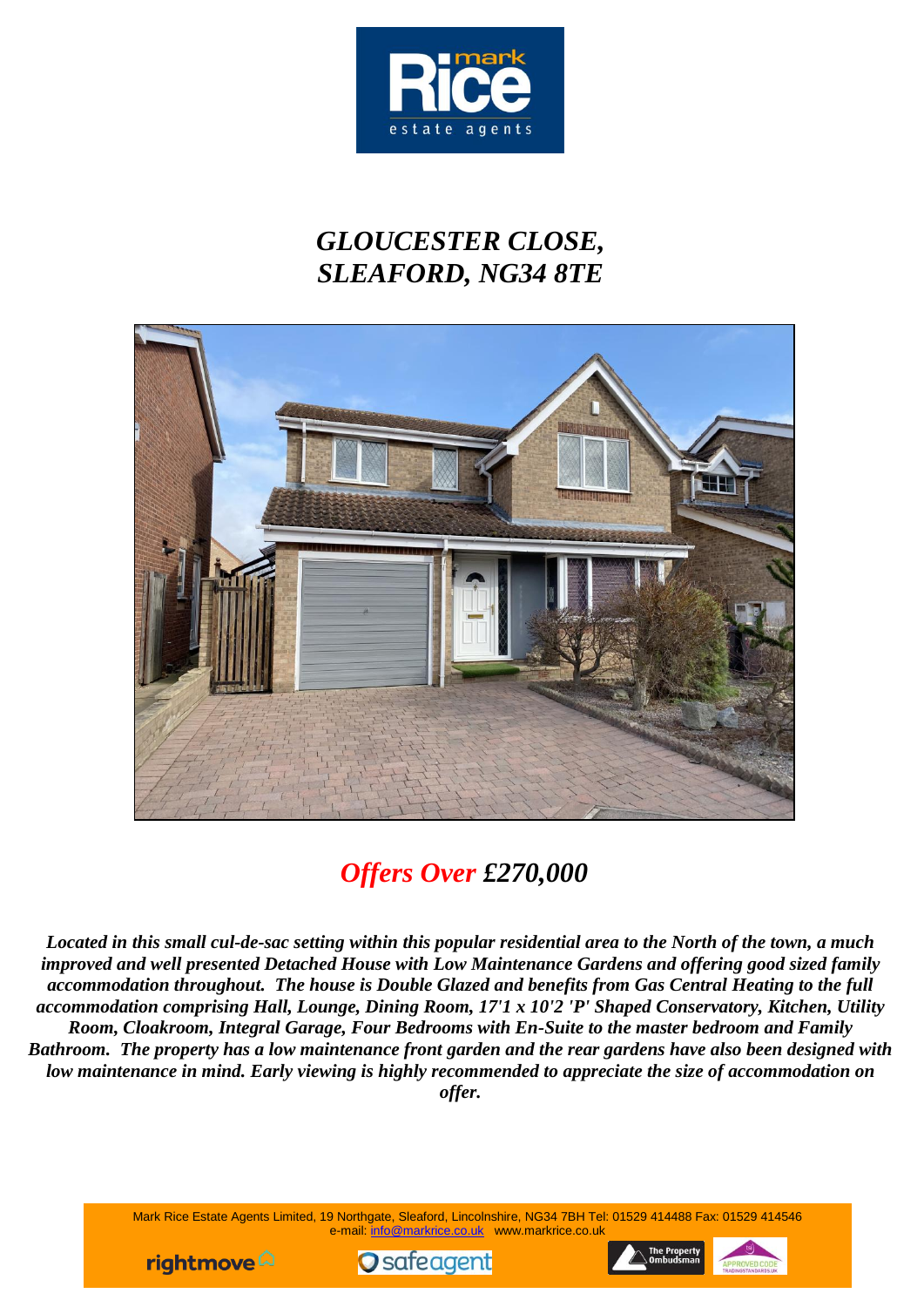### *Location:*

*Sleaford is an expanding Market Town with amenities to cater for most day to day needs and facilities including excellent primary and secondary schools, swimming pool and leisure centre, vets, library and good road and rail links to surrounding areas, including Grantham with an Intercity rail connection to London Kings Cross.*

#### *Directions:*

*From our offices head North and after the Tesco traffic lights proceed over the Galley Hill Bridge and enter Lincoln Road. Take the second turning on the right into York Road and turn left into Exeter Drive. At the 'T' junction in Durham Avenue turn right and immediately left into Canterbury Drive. Turn left into Peterborough Way and Gloucester Close is the second cul-desac on the right hand side.*

*\_\_\_\_\_\_\_\_\_\_\_\_\_\_\_\_\_\_\_\_\_\_\_*

*Double glazed entrance door and side screen provides access to the Hall having radiator.*

*Lounge: 4.09m (13'5") extending to x 4.78m (15'8") (into bay window) x 4.01m (13'2") max Having bay window, double radiator and fireplace surround.*

*Dining Room: 3.12m (10'3") x 2.74m (9'0") Having radiator and patio doors to the:*

*'P' Shaped Conservatory: 5.21m (17'1") x 3.10m (10'2") narrowing to 1.88m (6'2") Having radiator, tiled floor and French doors to rear garden.*

#### *Kitchen: 3.12m (10'3") x 2.77m (9'1")*

*Having wall and base units, under stair storage cupboard, worktop, 1½ bowl enamel single drainer sink with monobloc tap, space for cooker, cooker hood, tiled splashbacks and tiled floor.*

#### *Utility Room: 1.96m (6'5") x 1.73m (5'8")*

*Having further door recess and double glazed rear entrance door, worktop, plumbing for washing machine, tiled splashbacks and space for fridge freezer.*

*Cloakroom: Having low level w.c, hand washbasin, tiled splashbacks and radiator.*

*A door from the Kitchen provides access to the Integral Garage 5.03m (16'6") x 2.54m (8'4") having up and over door, boiler, and light and power points.*

*Stairs from the hall provide access to the First Floor Landing having loft access and airing cupboard.*

*Bedroom 1: 3.89m (12'9") x 4.01m (13'2") narrowing to 3.20m (10'6") Having radiator.*



 *Lounge*



 *Dining Room*



 *Conservatory*



 *Kitchen*



*Cloakroom*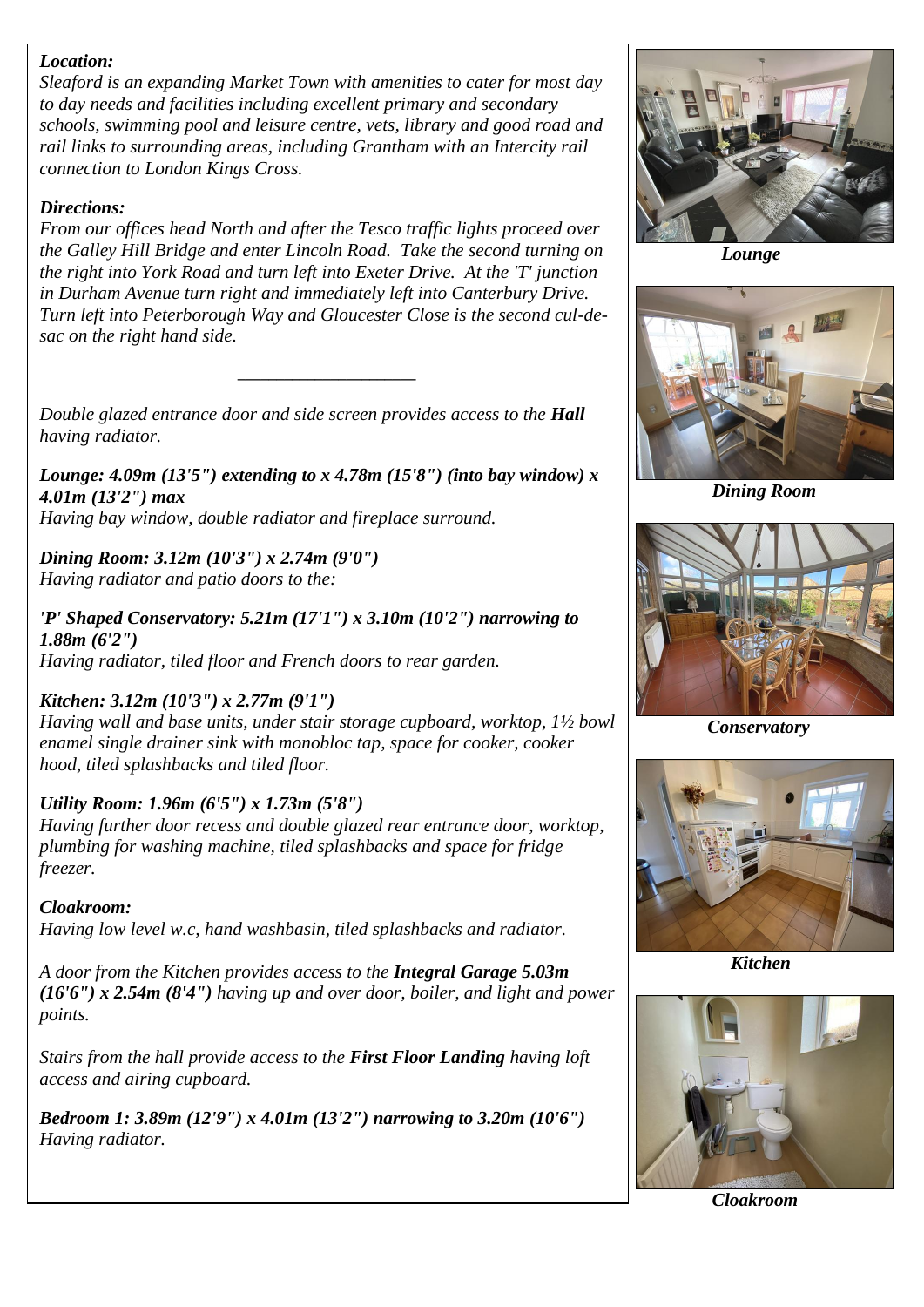### *En-Suite:*

*Having corner mounted low level w.c, vanity hand washbasin with built-in cupboards, separate shower cubicle with mains fed shower and radiator.*

*Bedroom 2: 3.28m (10'9") x 2.57m (8'5") Having radiator and coved ceiling.*

*Bedroom 3: 2.90m (9'6") x 2.44m (8'0") narrowing to 1.90m (6'3") Having radiator.*

*Bedroom 4: 2.57m (8'5") x 2.49m (8'2") Having radiator.*

### *Bathroom:*

*Having low level w.c, pedestal hand washbasin with mixer tap, spa bath with side mixer tap and mains fed shower over, chrome towel radiator and tiled splashbacks.*

#### *Outside:*

*A block paved drive provides Parking for two vehicles side by side and approaches the garage. The remainder of the front garden is gravelled with a range of bushes and shrubs. A gate provides access to the Rear Garden which is laid mostly to gravel for ease of maintenance with raised borders, Shed, central patio area and an external power point is installed.*





*Bedroom 1*



 *En-Suite*



 *Bedroom 2*



 *Bedroom 3*



 *Bedroom 4*